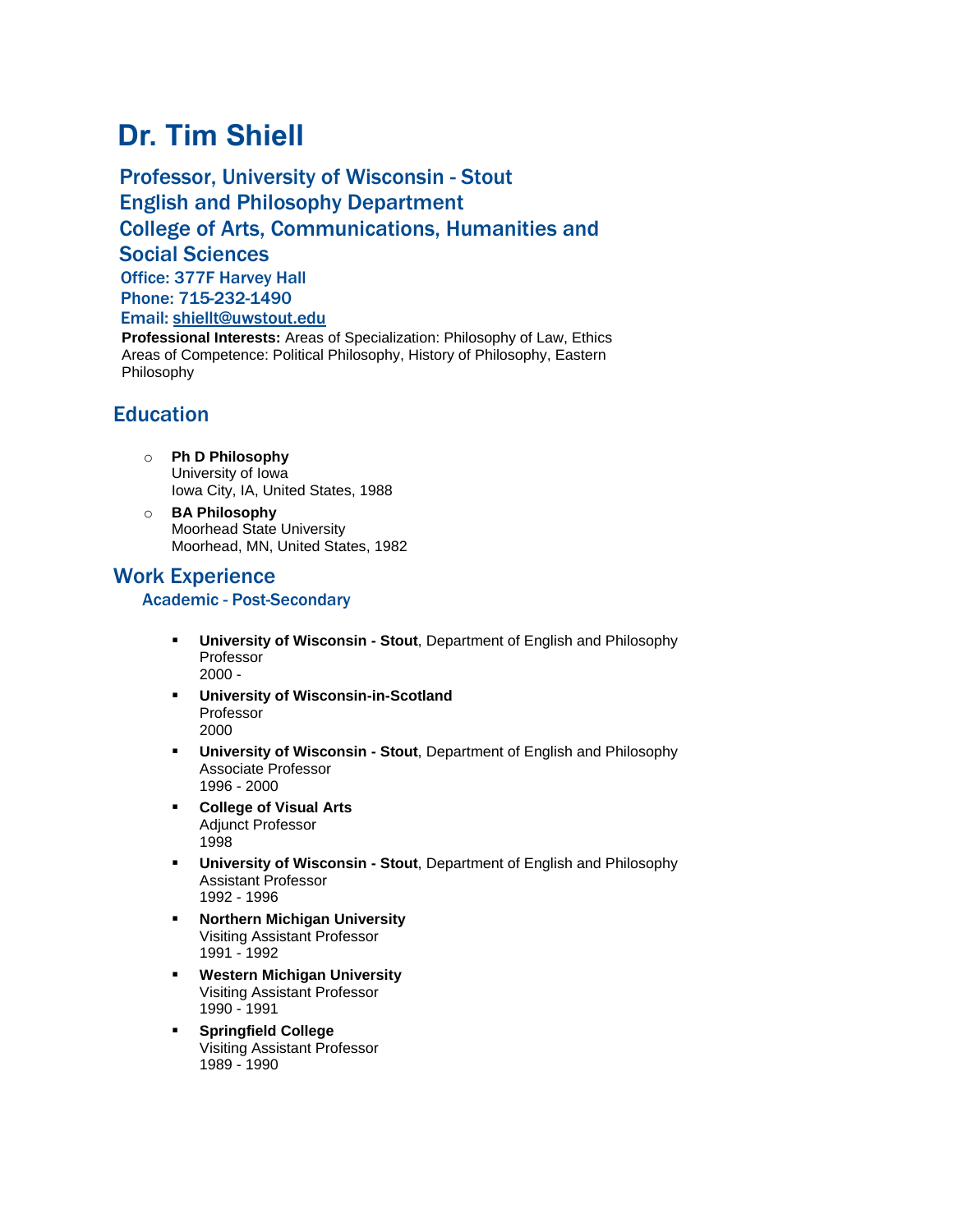- **State University of New York-Oswego** Visiting Assistant Professor 1988 - 1989
- **University of Iowa** Graduate Teaching Assistant 1985 - 1988

# Intellectual Contributions

## Journal Article

- o Shiell, T. (2014). The Case of the Student Racist Face book Message. *Journal of Academic Freedom, 5*.
- o Shiell, T. (2013). FIRE, Wisconsin Faculty Ask for Speech Code Reform in UW System. .
- o Shiell, T. (2012). Ethics Infusion. *StoutQuest, 5*, 4-5,9.
- o Shiell, T. (2011). Jerry Poling, Technical communications major values undergraduate research experiences, faculty support. *StoutQuest*(4), 4-5.
- o Shiell, T. (2011). Jeff Gebert, Film to make world premiere in Menomonie. *Stoutonia, 102*(5), 14.
- o Shiell, T. (2011). Jerad Maplethorpe, First Amendment rights challenged on campus. *Stoutonia, 102*(3), 6.
- o Shiell, T. (2011). Deb Anderson, Post 'em if you got 'em: First Amendment prevails in poster incident at UW-Stout. *Dunn County News*.
- o Shiell, T. (2011). Using the Concept of 'Traditional Ethics' to Teach Introductory Ethics. *Teaching Ethics*, 1-12.
- o Shiell, T. (2011). Jerad Maplethorpe, UW-Stout faculty unionizes, overwhelmingly supportive collective bargaining. *Stoutonia, 101*(11), 3.
- o Shiell, T. (2011). Eric Thorsen, Center for Applied Ethics. *Stoutonia*, 3.
- o Shiell, T. (2011). UW-Stout Rallies against Gov. Walker's Bill. *Stoutonia, 101*(10), 6.
- o Shiell, T. (2011). Barbara Lyon, Can we say 'Norma Rae'?. *Chippewa Herald and Dunn County News E-editions*.
- o Shiell, T. (2010). UW-Stout faculty, students recognized for research. *Dunn County News E-edition*.
- o Shiell, T. (2009). Interview with Eric Lindquist, Study: UW faculty salaries far below national average. *Eau Claire Leader-Telegram*, 1A and 2A.
- o Shiell, T. (2009). Interview with Eric Lindquist, UW faculty union advocates upbeat. *Eau Claire Leader-Telegram*, 1A - 2A.
- o Shiell, T. (2009). Interview with Tara Sookochoff, Stout's new ethics center. *Stoutonia*(2009), 4.
- o Shiell, T. (2008). Interview with A.J. Forst. *Eau Claire Leader-Telegram*, 2F.
- o Shiell, T. (2007). Interview with Eric Lindquist, UW Profs offered right to negotiate. *Eau Claire Leader-Telegram*, 1A - 2A.
- o Shiell, T. (2006). UW faculty deserve a real voice. *Eau Claire Leader-Telegram*, A5.
- o Shiell, T. (2004). Interviewed for article on State of the First Amendment in Wisconsin. *UW-Stout Community News*.
- o Shiell, T. (2004). Interviewed for article Stout survey shows state residents support First Amendment education. *Dunn County News*.
- o Shiell, T. (2002). Interviewed for article, Influencing Ethics. *UW-Stout News Plus*.
- o Shiell, T. (2002). Midget professor terrorizes campus. *Stoutonia*, 10.
- $\circ$  Shiell, T. (2002). Interview with Anne Robenhorst, Ethics forum reminder of everyday ethical issues. *Stoutonia*.
- o Shiell, T. (2002). Interviewed for UW-Stout sponsors forum on environmental ethics. *St. Paul Pioneer Press*.
- o Shiell, T. (2001). Interview with Colin Hector, Silencing Hate: Should Free Speech be Restricted to Prevent Bigotry?. , UC-Santa Cruz: City on a Hill Press.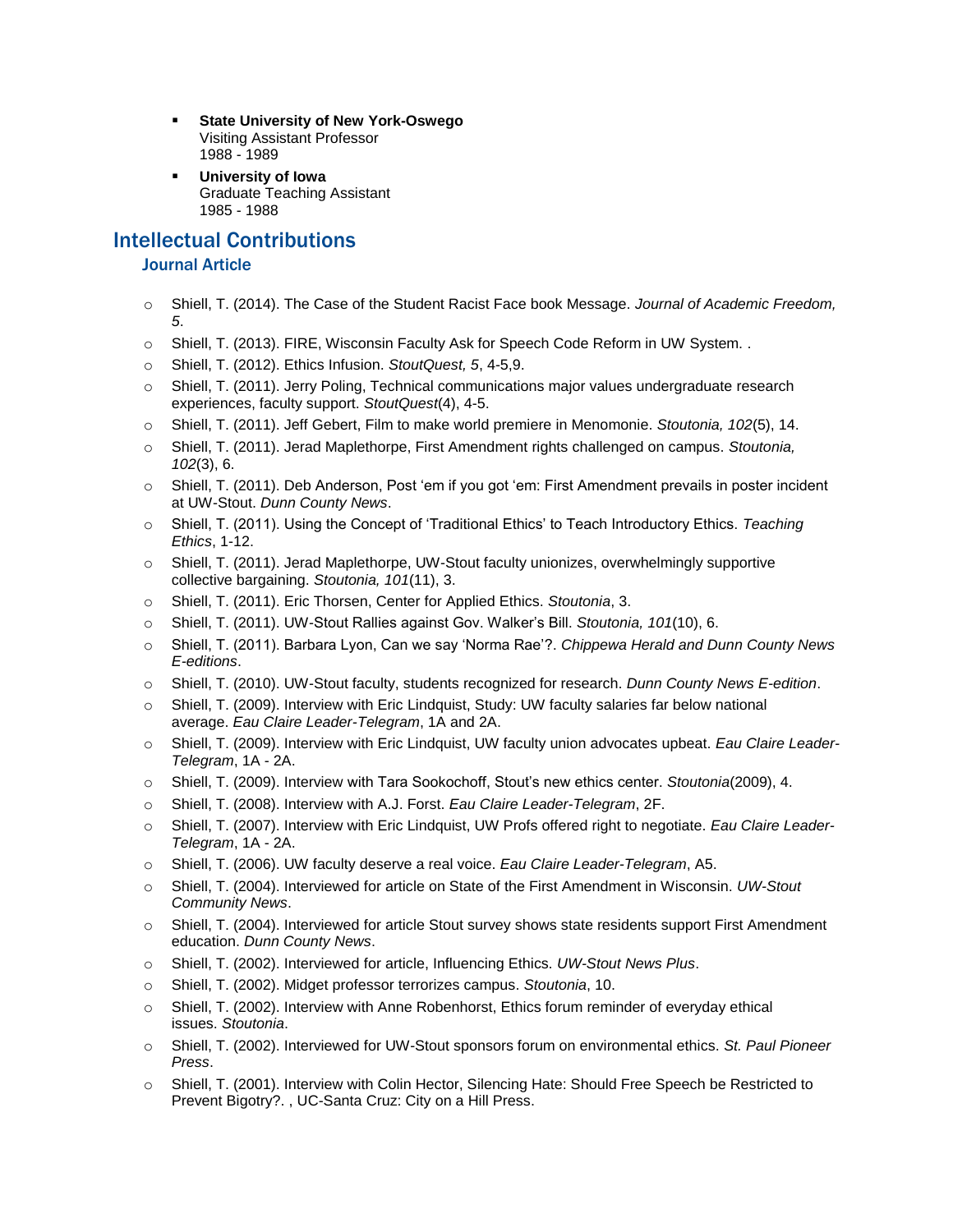- o Shiell, T. (2001). Dawn White, Failure of campus hate speech regulations discussed. *FMCC Gateway, IV*(8), 1.
- o Shiell, T. (2001). Rick Archer, Community college lecture focuses on hate speech. *The Sunday Gazette*, 3, Johnstown, NY.
- o Shiell, T. (2001). Allison Farrell, Hate speech discussed at FMCC. *The Leader-Herald*, 3, Gloversville-Johnstown, NY.
- o Shiell, T. (2000). Interview, Pushing to make a difference: UW-Stout Center for Ethics collecting your stories. *Stout Outlook*, 4.
- o Shiell, T. (2000). Interview with Sarah Decker, Gun control forum held at Stout. *Stoutonia*, 1.
- o Shiell, T. (2000). Interview with Andy Karr, UW-Stout's ethics center to broaden discussions. *Eau Claire Leader-Telegram*, B1 and B3.
- o Shiell, T. (2000). Interview with Dr. Mary Wagner, Two Sides: The Scope of Free Speech and Hate Speech in the Community College. *Michigan Community College Journal*, 22-36.
- o Shiell, T. (1999). Interview with Matt Tracy, Ethics center growing at Stout. *Stoutonia*, 1-2.
- o Shiell, T. (1998). Interview with Kyle Madsen, Faculty Profile. *Stoutonia*, 5.
- o Shiell, T. (1997). Interview for article, Tim Shiell: Coming Home to the Midwest. *News Plus Profile (UW-Stout)*.
- o Shiell, T. (1991). A Defense of Social Metaphysical Holism. *Michigan Academician, 1*, 317-324.
- o Shiell, T. (1991). The Unity of Plato's Political Thought. *History of Political Thought*, 377-390.
- o Shiell, T. (1990). Assessing Dworkin on Political Obligation. *Heraclitean Society Proceedings, 15*, 23- 32.
- o Shiell, T. (1990). Hartshorne on Humanism: A Comment. *Naturalistic Humanism, 24*, 107-112.
- o Shiell, T. (1987). Making Sense Out of a Necessary Connection Between Law and Morality. *Public Affairs Quarterly, 1*, 77-91.
- o Shiell, T. (1987). On Marx's Holism. *History of Philosophy Quarterly, 4*, 235-246.

#### Educational Supplement to First Amendment Protocol

o Shiell, T. (2013). Educational Supplement to First Amendment Protocol (Educational Supplement to First Amendment Protocol). .

#### Book, Chapter

- o Shiell, T. (2012). Debunking Three Myths about Civility. IN Mower, D., & Robison, W. (Eds.), Civility in Politics and Education , Routledge.
- o Shiell, T. (2008). The Edgerton Bible Case. IN Hogan, M. M., & Frederking, L. C. (Eds.), The American Experiment: Religious Freedom , 85-94, University of Portland: Garaventa Center for Catholic Intellectual Life and American Culture.
- o Shiell, T. (2006). Three Conceptions of Academic Freedom. IN Gerstmann, E., & Streb, M. (Eds.), Academic Freedom at the Dawn of a New Century: How Terrorism, Governments, and Culture Wars Impact Free Speech at Home and Abroad , 17-40, Stanford University Press.
- o Shiell, T. (2000). Campus Hate Speech on Trial. IN Cooper, C., & MacDonald, S. P. (Eds.), Writing the World: Reading and Writing about Issues of the Day , 153-163, Bedford/St. Martin's.
- o Shiell, T. (1987). In Defense of Plato's Two Ideal States. IN Chekola, Johanson, & Meyers (Eds.), Prairie Home Philosophy , 132-140, Moorhead State University Press.

#### You Tube promotional video

o Shiell, T. (2012). Banned Books Week (You Tube promotional video). .

#### Book

o Shiell, T. (2009). Campus Hate Speech on Trial, 2nd Edition, Revised. , Lawrence, KS: University Press of Kansas.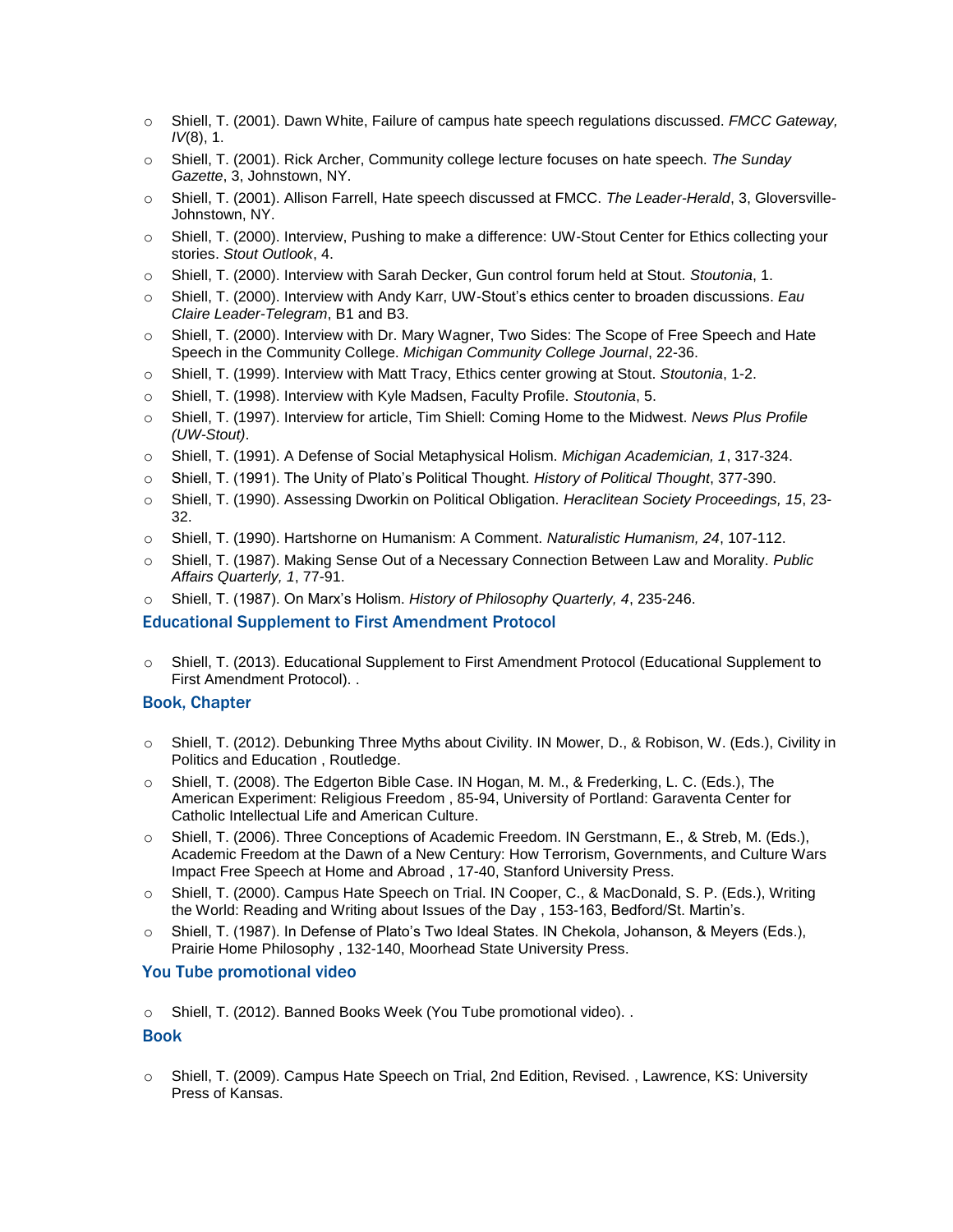- o Shiell, T. (1998). Campus Hate Speech on Trial. , Lawrence, KS: University Press of Kansas.
- o Shiell, T. (1993). Legal Philosophy: Selected Readings. , Fort Worth, TX.

#### Newscast Interview

o Shiell, T. (2009). Interview with Ben Kroeplin, WQOW TV-18 (Newscast Interview). .

#### Radio Guest

- o Shiell, T. (2004). Guest (with Tom Franklin), Mike Simon Interview (Radio Guest). *WAXX/WAYY, Eau Claire*.
- o Shiell, T. (2004). Guest, The Ben Marens Show (Radio Guest). *Wisconsin Public Radio*.

#### Taped Interview

o Shiell, T. (2004). Taped interview (with Tom Franklin) broadcast on WAXX/WAYY (Taped Interview). . Guest (with Tom Franklin and Alec Kirby)

o Shiell, T. (2004). The Westside, hosted by Mary Jo Wagner (Guest (with Tom Franklin and Alec Kirby)). *Wisconsin Public Radio*.

#### Book Review

- o Shiell, T. (2002). Invited Review of Michael Kent Curtis, Free Speech,"The People's Darling Privilege". *The Historian*, 738-739.
- o Shiell, T. (1998). Invited Review of Richard Abel, Speaking Respect, Respecting Speech (Univ. of Chicago Press, 1998). *Jurist: The Law Professor's Network*.
- o Shiell, T. (1992). Review of Terence Baldwin, G.E. Moore (Routledge, 1990). *Journal of Value Inquiry, The*, 141-145.
- o Shiell, T. (1992). Review of Walter Sinnott-Armstrong, Moral Dilemmas (Blackwell, 1988). *Idealistic Studies*.

#### Newsletter Article

- o Shiell, T. (1996). Putting Prisoner's Dilemma to Work (Newsletter Article). , 103-105.
- o Shiell, T. (1995). To Have Them Write or Not to Write? Some Advantages of Writing to Learn (Newsletter Article). , 1.
- o Shiell, T. (1993). Hate Speech and Hostile Environment Law (Newsletter Article). , 65-67.
- o Shiell, T. (1993). Writing in Philosophy (Newsletter Article). , 39-42.

# Presentations

#### Oral Presentation

- o Shiell, T. (May, 2014). Beyond Principles: Four Factors in Responsible Decision-making. Connecting Silos Curriculum Conference, Champaign, IL, United States.
- o Shiell, T. (April, 2014). Environmental Ethics. Environmental Leadership and Sustainability Management (Elbert Sorrell), Menomonie, WI, United States.
- o Shiell, T. (March, 2014). Ethical Evaluation in History. HIS 323HON American Immigration and Ethnic History (Bob Zeidel), Menomonie, WI, United States.
- o Shiell, T. (March, 2014). Ethical Decision-making. INMGT 475 Advanced Project Management (Diane Olson), Menomonie, WI, United States.
- o Shiell, T. (March, 2013). Ethics and Construction Safety. Construction Safety (Bryan Beamer), Menomonie, WI, United States.
- $\circ$  Shiell, T. (March, 2013). Environmental Ethics. Environmental Leadership and Sustainability Management (Elbert Sorrell), Menomonie, WI, United States.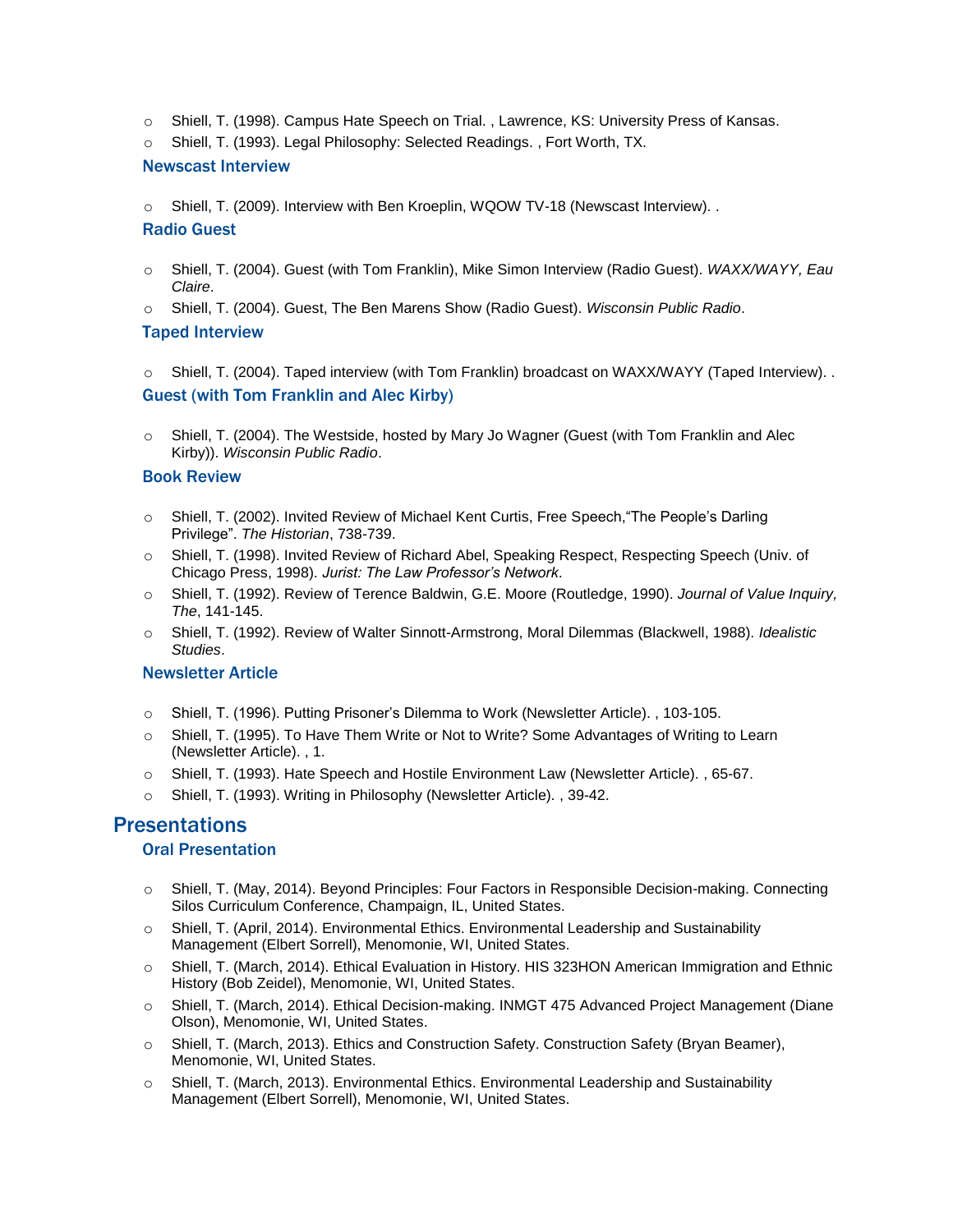- o Shiell, T. (February, 2012). Environmental Ethics. Environmental Leadership and Sustainability Management (Elbert Sorrell), Menomonie, WI, United States.
- o Shiell, T. (November, 2011). Professional Ethics. (Martha Daines) MFGE 106: Impacts of Engineering Design, Menomonie, WI, United States.
- o Shiell, T. (March, 2011). Environmental Ethics. Environmental Leadership and Sustainability Management (Elbert Sorrell), Menomonie, WI, United States.
- o Shiell, T. (April, 2010). Ethics for Professionals. Chippewa Valley Chapter, International Association for Administrative Professionals, Menomonie, WI, United States.
- o Shiell, T. (April, 2010). Professional Ethics. Management of Non-Profit Organizations (DeLeana Strohl), Menomonie, WI, United States.
- o Shiell, T. (September, 2009). Ethics in Child and Family Studies. , Menomonie, WI, United States.
- o Shiell, T. (September, 2009). Free Speech and National Security: Three Wisconsin Cases. , Eau Claire, WI, United States.
- o Shiell, T. (May, 2009). Professional Ethics. Principles of Management (Anne Hoel), Menomonie, WI, United States.
- o Shiell, T. (April, 2009). Ethics in the Curriculum. Joint meeting of the Advisory Boards for UW-Stout B.S. in Information and Communication Technologies, B.S. in Information Technology Management, and M.S. in Information and Communication Technologies, Menomonie, WI, United States.
- o Shiell, T. (April, 2009). The Center for Applied Ethics. Joint meeting of the UW-Stout Foundation and Alumni Boards, Menomonie, WI, United States.
- o Shiell, T. (April, 2009). Ethics for Training and Development Professionals. Management and Coordination of Training & Development (Katherine Lui), Menomonie, WI, United States.
- o Shiell, T. (April, 2009). Ethics 101. Management of Non-Profit Organizations (DeLeana Strohl), Menomonie, WI, United States.
- o Shiell, T., Swanson, H., & McManus, M. (January, 2009). The Center for Applied Ethics. UW-Stout Professional Development Session, Menomonie, WI, United States.
- o Shiell, T. (November, 2008). The Metaphysics of Human Nature. Psychology of Individual and Group Differences (Mitchell Sherman), Menomonie, WI, United States.
- o Shiell, T. (October, 2008). The Crucible and Beyond: Civil Liberty in the U.S. Past and Present. (WHCSB) Crises of Conscience Series, Shell Lake, WI, United States.
- o Shiell, T. (February, 2008). World War I Wisconsin and Political Dissent. (WHCSB), Green Bay, WI, United States.
- o Shiell, T. (November, 2007). Preserving Freedom of Speech in the 21st Century. (WHCSB) UW-Fox Valley Speakers Series,
- o Shiell, T. (October, 2007). Academic Freedom. Freshman English (Heather Benson), Menasha, WI, United States.
- o Shiell, T. (October, 2007). Free Speech in Academia. Introduction to Ethics (Evan Kreider), Menasha, WI, United States.
- o Shiell, T. (October, 2007). A Brief History of Free Speech. U.S. History (Steve Sheehan), Menasha, WI, United States.
- o Shiell, T. (October, 2007). Wisconsin's Free Speech Legacy. , Woodville, WI, United States.
- o Shiell, T. (April, 2007). Ethics 101. Management of Non-Profit Organizations (Deb Homa), Menomonie, WI, United States.
- o Shiell, T. (April, 2007). Hate Speech and Hate Crime. UW-Stout Ally Center 'Let it Out' series, Menomonie, WI, United States.
- o Shiell, T. (September, 2006). Academic Freedom. UW-Stout Chancellor's Advisory Council, Menomonie, WI, United States.
- o Shiell, T. (April, 2006). Ethics 101. Management of Non-Profit Organizations (Deb Homa), Menomonie, WI, United States.
- o Shiell, T. (April, 2005). Ethics 101. Management of Non-Profit Organizations (John Lui), Menomonie, WI, United States.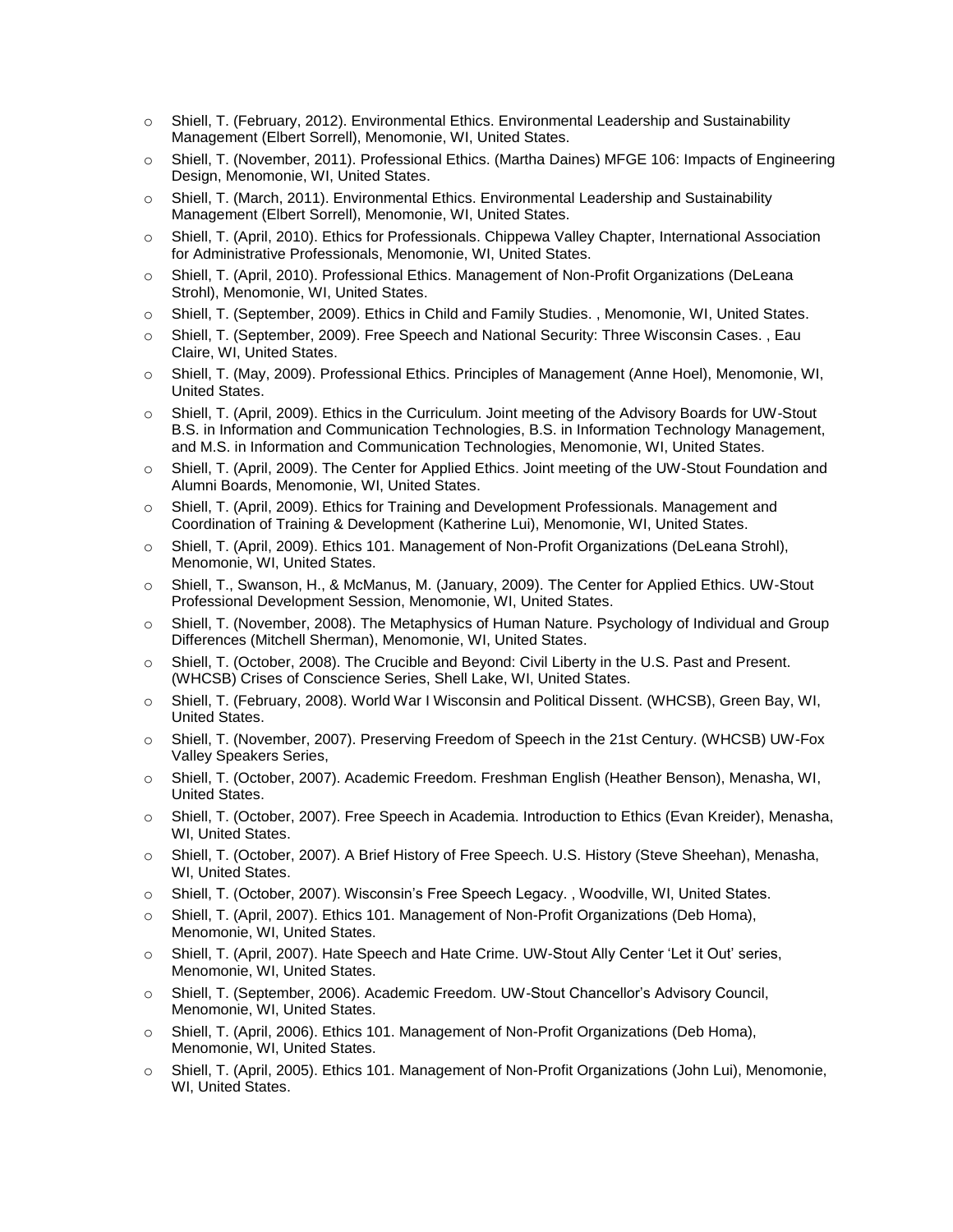- o Shiell, T., & Braun, J. (October, 2004). Free Speech. River Falls (WI) Public Library Lecture Series, River Falls, WI, United States.
- o Shiell, T., & Braun, J. (October, 2004). Free Speech. UW-Eau Claire Philosophy Department Colloquium, Eau Claire, WI, United States.
- o Shiell, T. (September, 2004). Wisconsin's Free Speech Legacy. , Menomonie, WI, United States.
- o Shiell, T. (April, 2004). Ethics 101. Management of Non-Profit Organizations (Dave Swan), Menomonie, WI, United States.
- o Shiell, T. (April, 2003). Ethics In and Out of the Classroom. UW-Stout Research Day, Menomonie, WI, United States.
- o Shiell, T. (May, 2002). Meet the Center for Ethics. UW-Stout Open House, Menomonie, WI, United States.
- o Shiell, T. (April, 2002). Ethics in the Curriculum. UW-Stout Celebrate Teaching Day, Menomonie, WI, United States.
- o Shiell, T. (August, 2001). Meet the Center for Ethics. Menomonie Noon Rotary Club, Menomonie, WI, United States.
- o Shiell, T. (March, 2001). Meet the Center for Ethics. UW-Stout Foundation Alumni Reception, Menomonie, WI, United States.
- o Shiell, T. (February, 2001). The Slippery Slope. UW-Stout DECA Marketing Education Banquet, Menomonie, WI, United States.
- o Shiell, T. (2000). Academic Integrity. Freshman English (Janet Polansky), Menomonie, WI, United States.
- o Shiell, T. (April, 1999). Ethics and Leadership. UW-Stout University Honors Program Colloquium, Menomonie, WI, United States.
- o Shiell, T. (1998). Intercultural Ethics in Business. Graduate Seminar, Industrial Operations (Lynette Brouwer), Menomonie, WI, United States.
- o Shiell, T. (April, 1998). Custom is King. UW-Stout University Honors Program, Menomonie, WI, United States.
- o Shiell, T. (February, 1997). Religious and Non-religious Ethics. UW-Stout Newman Center, Menomonie, WI, United States.
- o Shiell, T. (March, 1996). Sexual Harassment and Campus Free Speech: Part II. UW-Stout, Menomonie, WI, United States.
- o Shiell, T. (October, 1995). Sexual Harassment and Campus Free Speech: Part I. UW-Stout, Menomonie, WI, United States.
- o Shiell, T. (February, 1994). Ethical Issues in End of Life Decisions. Trinity Lutheran Church, Eau Claire, WI, United States.
- o Shiell, T. (1993). Free Speech. Writing on Issues (Kay Kruse Stanton), Menomonie, WI, United States.
- o Shiell, T. (1993). Business Ethics. Writing on Issues (Sarah Williamson), Menomonie, WI, United States.
- o Shiell, T. (November, 1990). Positional Duties. Western Michigan University Center for the Study of Ethics in Society, Kalamazoo, MI, United States.
- o Shiell, T. (March, 1989). The Justice of Distributive Inequalities. Metropolitan State College, CO, United States.
- o Shiell, T. (September, 1988). Custom is King. UW-Stout University Honors Program, Menomonie, WI, United States.
- o Shiell, T. (May, 1988). Philosophy, Theology, and Morality. Trinity Lutheran Church, Park Forest, IL, United States.
- o Shiell, T. (January, 1988). A Threshold Defense of Entitlementarianism. Univ. of Iowa Philosophy Department Colloquium, Iowa City, IA, United States.

#### Panelist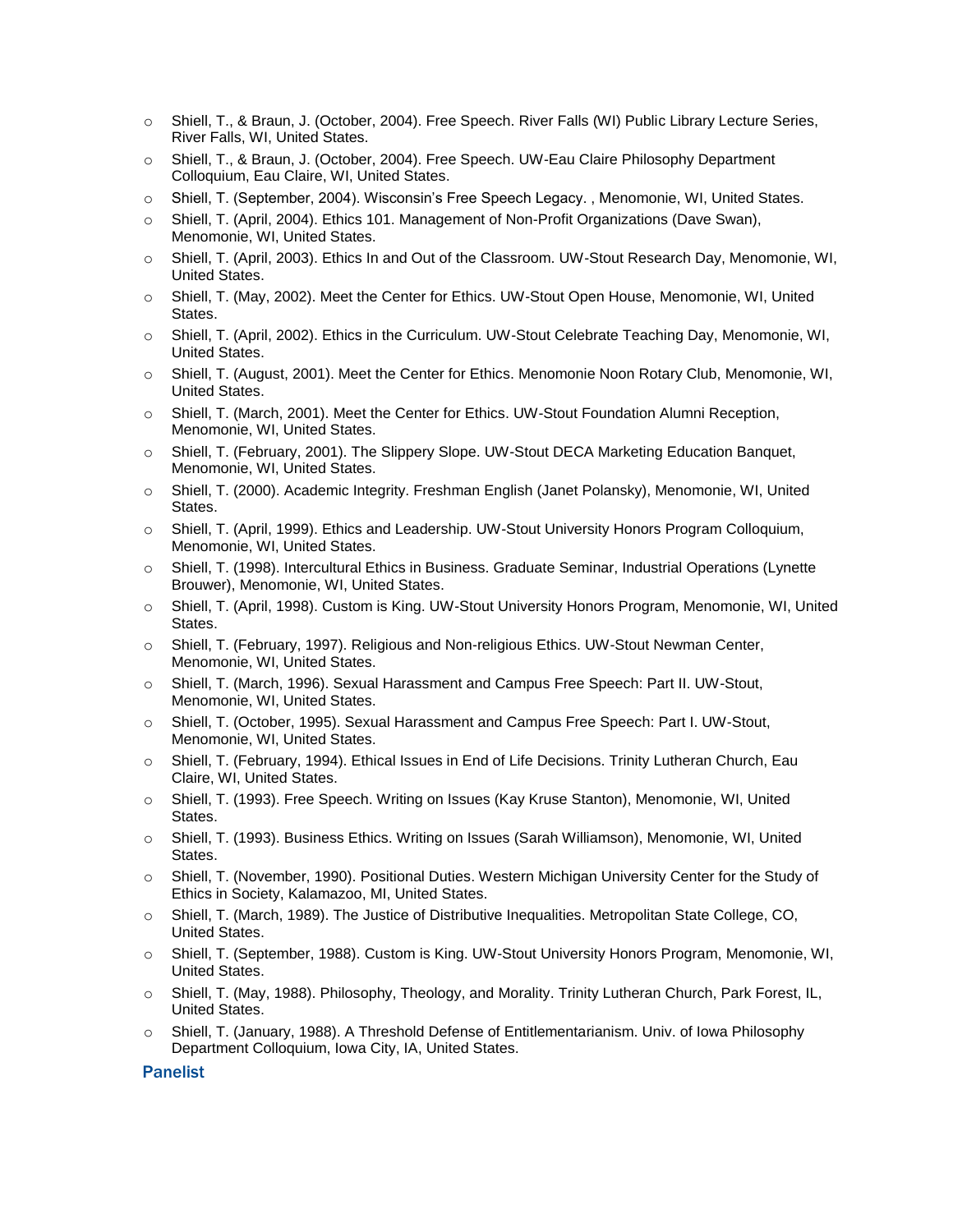- o Shiell, T. (April, 2014). . Unmanned: America's Drone Wars, Menomonie, WI, United States.
- o Shiell, T. (October, 2011). . First Amendment Rights and Responsibilities on Campus, Menomonie, WI, United States.
- o Shiell, T. (October, 2003). Male Instructors and Feminism. 28th UW-System Women's Studies Conference, WI, United States.
- o Shiell, T. (October, 2003). Professional Codes of Conduct. Menomonie Sunrise Rotary Club, Menomonie, WI, United States.
- o Shiell, T. (September, 2001). Forum on 9/11. , Menomonie, WI, United States.
- o Shiell, T. (November, 1995). . College Teaching Seminar, Menomonie, WI, United States.
- o Shiell, T. (April, 1994). Applying for NEH Grants. UW-Stout, Menomonie, WI, United States.
- o Shiell, T. (December, 1993). . UW-System Teaching Fellows Program, Menomonie, WI, United States.

#### Workshop

- o Shiell, T. (April, 2014). Can Ethics be Taught?. UW-Stout Center for Applied Ethics, Menomonie, WI, United States.
- o Shiell, T. (March, 2014). Teaching Ethics Online. UW-Stout Center for Applied Ethics, Menomonie, WI, United States.
- o Shiell, T. (January, 2014). Teaching Social Responsibility. UW-Stout Center for Applied Ethics, Menomonie, WI, United States.
- o Shiell, T. (November, 2013). Best Practices for Teaching Ethics Online. UW-Stout Center for Applied Ethics, Menomonie, WI, United States.
- o Shiell, T. (October, 2013). Best Practices for Grading Ethics Assignments. UW-Stout Center for Applied Ethics, Menomonie, WI, United States.
- o Shiell, T. (September, 2013). Value Neutrality vs. Value Transparency: What is the difference and why does it matter?. UW-Stout Center for Applied Ethics, Menomonie, WI, United States.
- o Shiell, T., & Buchanan, E. (May, 2011). Ethics across the Curriculum. UW-Stout, Menomonie, WI, United States.
- o Shiell, T., & Buchanan, E. (May, 2011). Infusing Ethics into the Education, Health and Human Science Curriculum. UW-Stout, Menomonie, WI, United States.
- o Shiell, T. (November, 2010). Infusing Ethics into the Arts, Humanities and Social Science Curriculum. UW-Stout, Menomonie, WI, United States.
- o Shiell, T. (October, 2010). Infusing Ethics into the Education, Health and Human Science Curriculum. UW-Stout, Menomonie, WI, United States.
- o Shiell, T., & Buchanan, E. (May, 2010). Ethics across the Curriculum. UW-Stout, Menomonie, WI, United States.
- o Shiell, T., & Buchanan, E. (May, 2010). Infusing Ethics into the M.S. in Technical and Professional Communication Program. UW-Stout, Menomonie, WI, United States.
- o Shiell, T., & Buchanan, E. (April, 2010). Infusing Ethics into the Arts, Humanities and Social Science Curriculum. UW-Stout, Menomonie, WI, United States.
- o Shiell, T., & Buchanan, E. (March, 2010). Infusing Ethics into the Arts, Humanities and Social Science Curriculum. UW-Stout, Menomonie, WI, United States.
- o Shiell, T., & Buchanan, E. (February, 2010). Infusing Ethics into the College of Management Curriculum. UW-Stout, Menomonie, WI, United States.
- Shiell, T. (November, 2009). Traditional Ethics and Ethical Decision-making in the Certified Rehabilitation Counseling Setting. Stout Vocational Rehabilitation Institute, Menomonie, WI, United States.
- o Shiell, T. (November, 2009). Infusing Ethics into the College of Management Curriculum. UW-Stout, Menomonie, WI, United States.
- Shiell, T. (June, 2009). Making Your Way through the Research Ethics Maze. UW-Eau Claire, Eau Claire, WI, United States.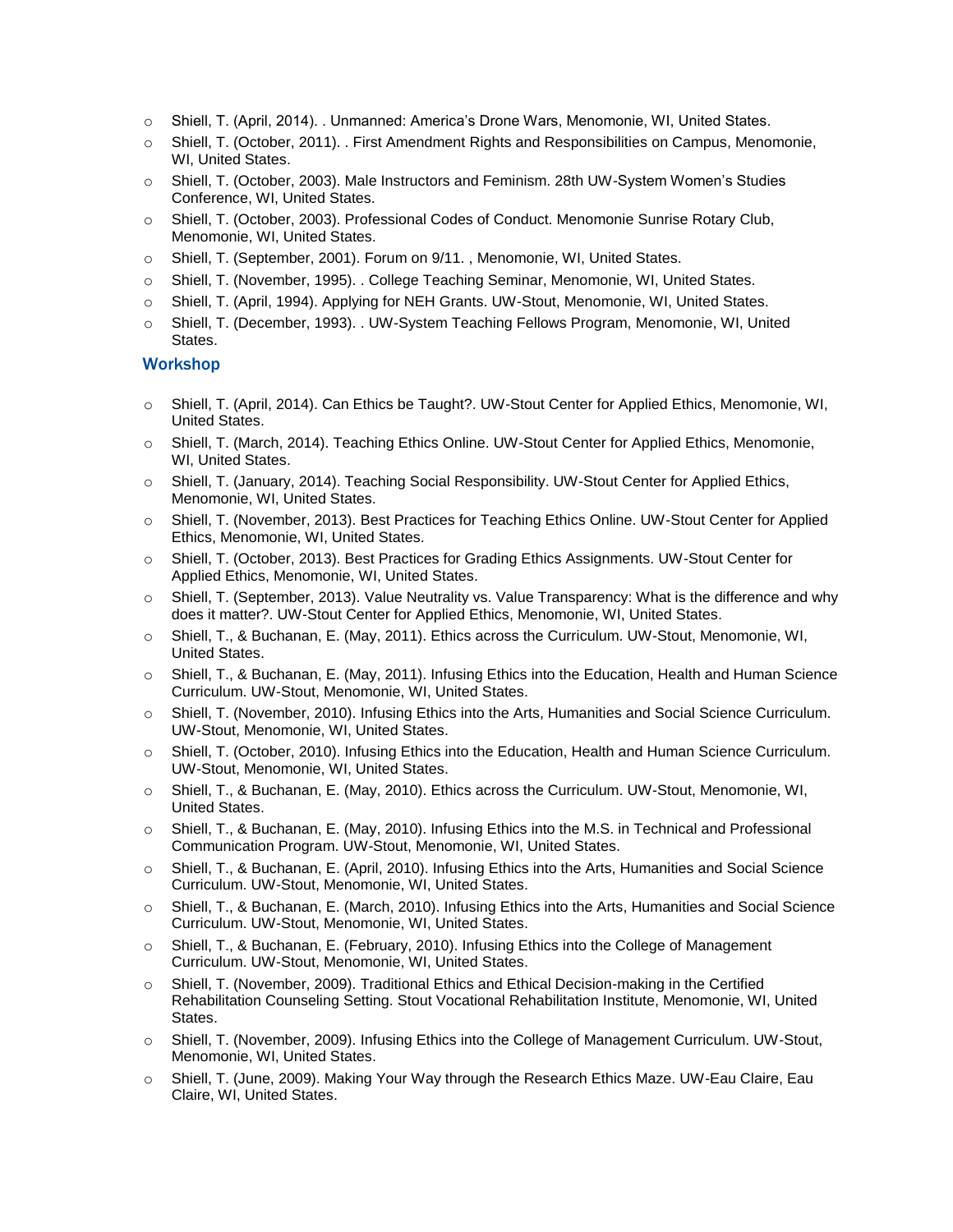- o Shiell, T. (May, 2009). Ethics across the Curriculum. UW-Stout, Menomonie, WI, United States.
- o Shiell, T. (July, 2007). Political Philosophy. Better Questions, Better Answers, Madison, WI, United States.
- o Shiell, T. (July, 2007). Wisconsin Free Speech Legacy. Better Questions, Better Answers, Madison, WI, United States.
- o Shiell, T., & Herr, J. (January, 2007). Publishing: How to Get Started!. UW-Stout Professional Development Workshop, Menomonie, WI, United States.
- o Shiell, T. (October, 2004). Ethics 101. Vocational Rehabilitation Conference Workshop, Menomonie, WI, United States.
- o Shiell, T. (May, 2003). Ethics 101. College of Arts and Sciences Administrative Assistants, Menomonie, WI, United States.
- o Shiell, T., Kapus, J., & Rulka-Hathaway, K. (March, 2002). Ethical Decision-Making. American Business Ethics Award, Menomonie, WI, United States.
- o Shiell, T. (June, 2001). Ethical Decision-Making. UW-Stout Residence Life Staff Workshop, Menomonie, WI, United States.
- o Shiell, T. (April, 1996). Ethical Issues in the Helping Professions Workplace. Dunn County Mental Health Clinic, WI, United States.
- o Shiell, T., & Lane, T. (May, 1995). Ethical Issues in Teaching. UW-Eau Claire Faculty Workshop, Eau Claire, WI, United States.
- o Shiell, T. (January, 1989). Enhancing Students' Ethical Choices. SUNY-Oswego Faculty Workshop, Oswego, NY, United States.

#### Paper

- o Shiell, T. (March, 2014). An Exploration of Collegiality as a Factor in Faculty Personnel Decisions. Association for Practical and Professional Ethics (APPE) Annual Meeting, Jacksonville, FL, United States.
- o Shiell, T. (September, 2013). Freedom of Speech in Civil War Era Wisconsin. Northern Great Plains History Conference, Hudson, WI, United States.
- o Shiell, T. (March, 2013). Higher Ed and the First Amendment: The Case of the Racist Face book Rant. Association for Practical and Professional Ethics (APPE) Annual Meeting, San Antonio, TX, United States.
- o Shiell, T. (February, 2013). When Should University Administrators Punish Student Social Media Speech?" The Racist Face Book Message. 2013 Dalton Institute on College Student Values, Tallahassee, FL, United States.
- o Shiell, T. (October, 2012). University Student Speech Rights: The Case of the Racist Face book PM. Minnesota Philosophical Society Meeting, St. Paul, MN, United States.
- o Shiell, T., Peterson, J., & Kersten, J. (October, 2012). Three Perspectives on Infusing Ethics into the Curriculum: An Ethicist, a Designer and a Manager. Society for Ethics across the Curriculum (SEAC) Annual Meeting, Allendale, MI, United States.
- o Shiell, T., Lui, K., & Fenton, M. (February, 2012). Three Strategies for Researching and Promoting Social Entrepreneurship. , Tallahassee, FL, United States.
- o Shiell, T., & Buchanan, E. (June, 2011). Ethics Education in the STEM Classroom. 3rd Annual Polytechnic Summit, Marietta, GA, United States.
- o Shiell, T. (November, 2010). Civility: The New Threat to Free Speech?. Minnesota Philosophical Society Annual Meeting, Normandale, MN, United States.
- o Shiell, T. (October, 2010). Planning for Success: A Discussion of Ethics across the Curriculum (EAC) Methods and Programs. Society for Ethics Across the Curriculum (SEAC) Annual Meeting, Schenectady, NY, United States.
- o Shiell, T. (November, 2009). Why the International Argument for Hate Speech Restrictions Fails. Minnesota Philosophical Society Annual Meeting, St. Paul, MN, United States.
- o Shiell, T. (November, 2009). Debunking Three Myths About Civility. Society for Ethics Across the Curriculum (SEAC) Annual Meeting, Rochester, NY, United States.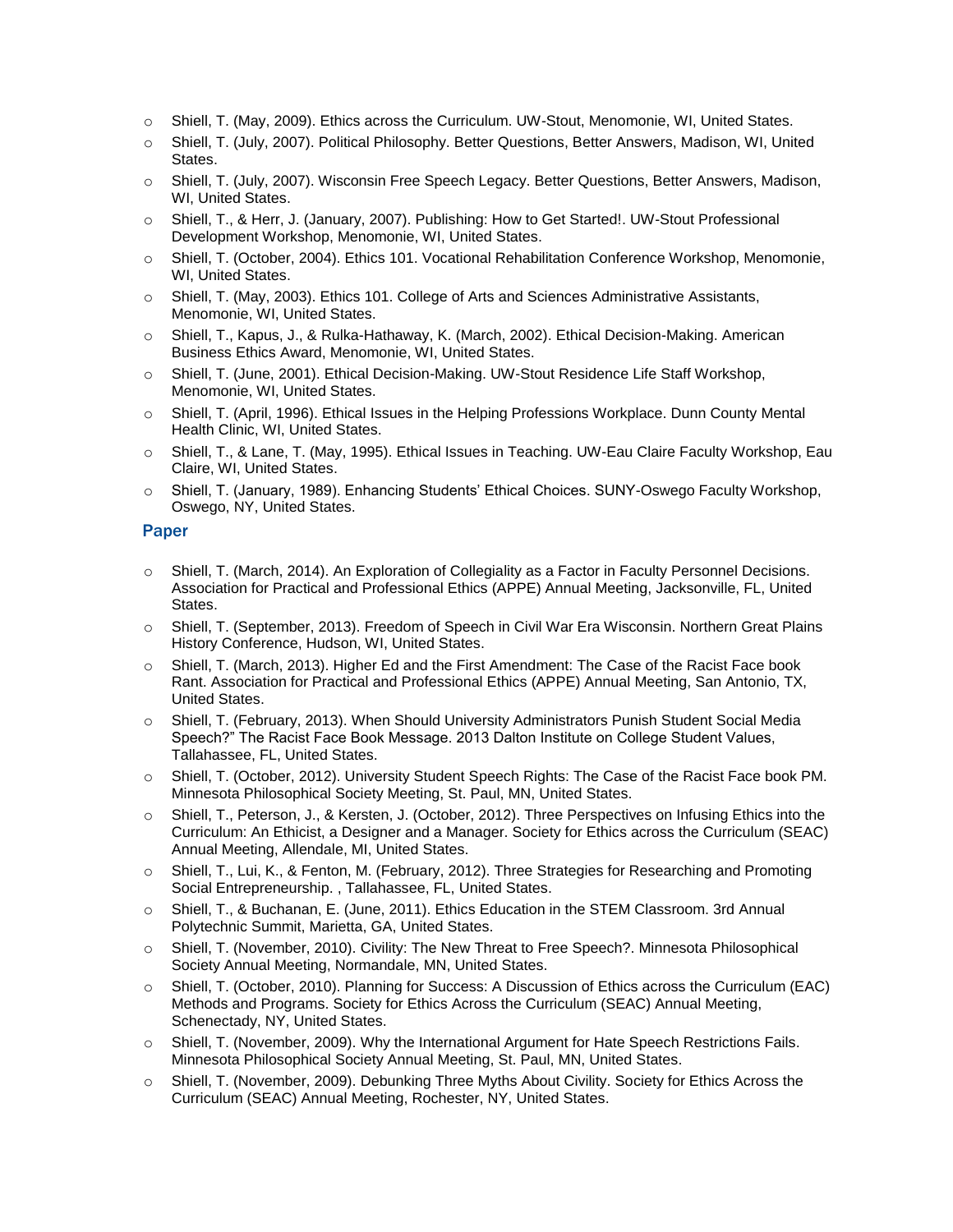- o Shiell, T. (September, 2009). Ethical Decision-making. , Menomonie, WI, United States.
- o Shiell, T. (April, 2007). The Edgerton Bible Case. The American Experiment: Freedom of Religion Conference, Portland, OR, United States.
- o Shiell, T., & Braun, J. (November, 2004). Using Wisconsin's Free Speech History in the Classroom. 2nd Annual Dialogues with Democracy: Improving Civic Education in Wisconsin's Schools, Madison, WI, United States.
- $\circ$  Shiell, T. (February, 2003). 'Traditional Ethical Systems' as a Concept for Teaching Ethics. Association for Practical and Professional Ethics (APPE) Annual Meeting, Charlotte, NC, United States.
- o Shiell, T., & Kapus, J. (August, 2002). Teaching Ethics through a Center for Ethics. AAPT 14th International Conference on Teaching Philosophy, Crestview Hills, KY, United States.
- o Shiell, T. (March, 2002). The Constitutionality of Academic Hostile Environment Policies: Two Puzzling Cases. Association for Practical and Professional Ethics (APPE) Annual Meeting, Cincinnati, OH, United States.
- o Shiell, T. (April, 2001). Ethics in Human Resource Management. 19th Annual Central Wisconsin Society for Human Resource Management Meeting, Wausau, WI, United States.
- o Shiell, T. (March, 2001). Taking Ethics Outside the Classroom. Association for Practical and Professional Ethics (APPE) Annual Meeting, Cincinnati, OH, United States.
- o Shiell, T. (June, 1999). How an Ethics Center Can Help Integrate Ethics into Technical Curriculum. CD-ROM, Conference on Integrating Ethics into Technical Curriculum, Branchburg, NJ, United States.
- o Shiell, T. (September, 1998). Ethics and Leadership. Wisconsin Honors Society Meeting, Oshkosh, WI, United States.
- o Shiell, T. (1994). Regulating Hate Speech. 1994 American Philosophical Association Central Division Meeting,
- o Shiell, T. (1994). Should a University Enforce Speech Restrictions?. 1994 Minnesota Philosophical Society Annual Meeting,
- o Shiell, T. (1994). Using Student-Generated Case Studies in Teaching Ethics. 1994 Post-Lilly Teaching Retreat,
- o Shiell, T. (1993). Hate Speech and Hostile Environment Law. Wisconsin Philosophical Association Annual Meeting,
- o Shiell, T. (July, 1993). Teaching for Life: Four Steps to Success. Wisconsin Teaching Fellows Summer Institute,
- o Shiell, T. (1991). The Existence of Social Objects. 1990-91 Michigan Academy of Arts, Science and Letters Annual Meeting,
- o Shiell, T. (April, 1991). Assessing Dworkin's Theory of Political Obligation. Heraclitean Society,
- o Shiell, T. (1990). Social Entities and Liberalism. 1990 AMINTAPHIL Conference,
- o Shiell, T. (April, 1989). Integrity and Political Obligation. Creighton Club Semi-Annual Meeting,
- o Shiell, T. (1982). On Skepticism. 1982 Minnesota Philosophical Society Annual Meeting,

#### Keynote/Plenary Address

- o Shiell, T. (November, 2011). Teaching Ethics: A National Survey of Introductory Ethics Courses. Society for Ethics across the Curriculum (SEAC) Annual Meeting, St. Louis, MO, United States.
- o Shiell, T. (April, 2009). Ethical Challenges of the Global 21st Century. Administrative Professionals Day, Menomonie, WI, United States.
- o Shiell, T. (February, 2005). Civility and Free Speech. Symposium on Civility and Free Speech, Winona, MN, United States.
- o Shiell, T. (April, 2001). Hate Speech on the American Campus. 1st Annual William Barto Memorial Lecture Series, Johnstown, NY, United States.
- o Shiell, T. (October, 1999). Campus Hate Speech. Hall Center for the Humanities, Lawrence, KS, United States.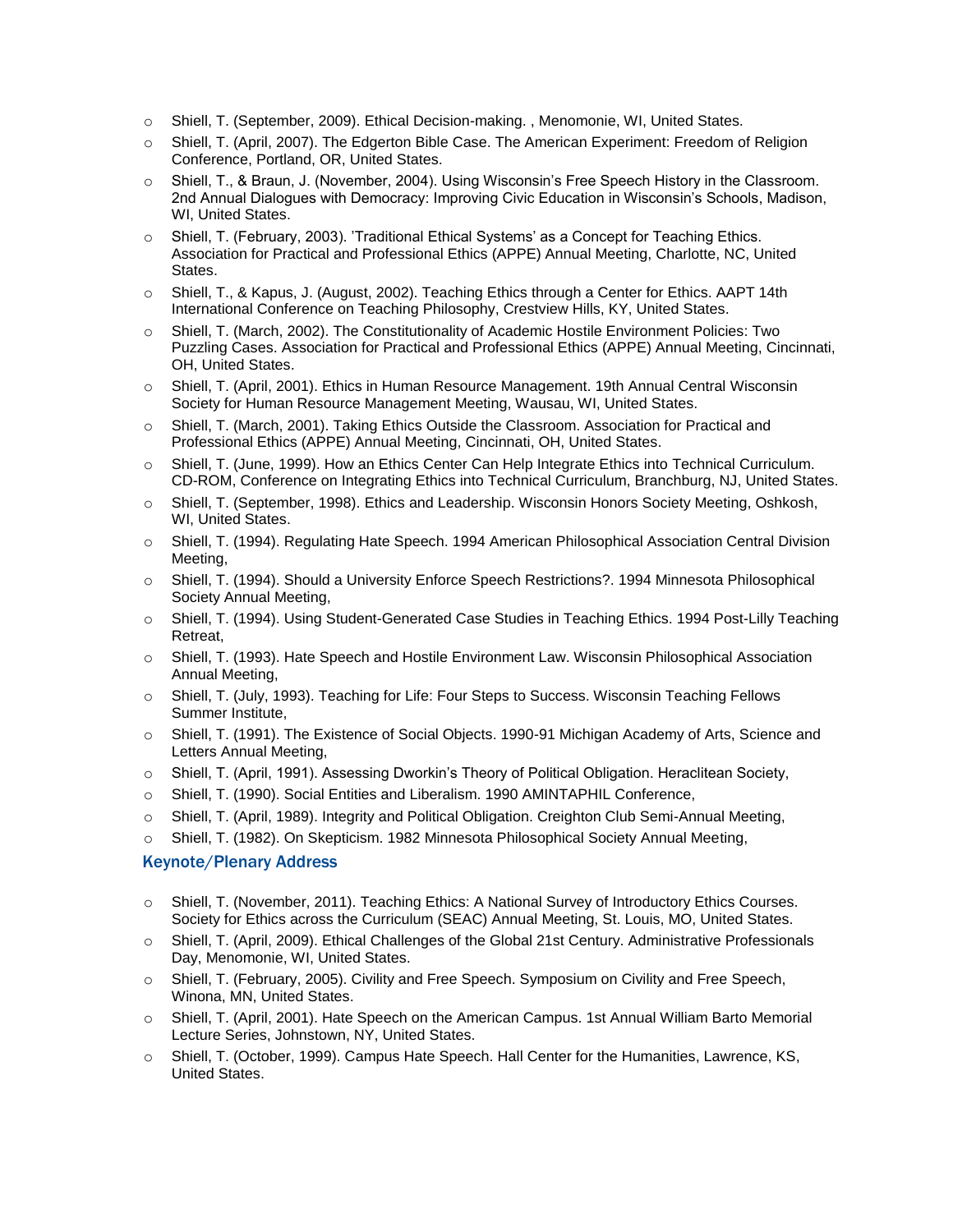o Shiell, T. (March, 1995). Should We Legalize Physician-Assisted Suicide?. , Epworth, IA, United States.

#### Uncategorized

o Shiell, T. (April, 2009). Enhancing Ethics at UW-Stout. UW-Stout Foundation Retired Faculty Reception, Menomonie, WI, United States.

# Grants, Contracts, and Sponsored Research

## **Grant**

- o Shiell, T. Thirteen Professional Development grants. \$15000 (Funded).
- o Shiell, T. A National Survey of Introductory Ethics Courses. Sponsored by American Philosophical Association, \$2500 (Funded).
- o Shiell, T., & Buchanan, E. Campus Reading Seminar Grant. Sponsored by UW-System Institute on Race and Ethnicity, \$150.
- o Shiell, T. Stout University Foundation Grant. Sponsored by Stout University Foundation, \$5000 (Funded).
- o Shiell, T. UW-Stout College of Arts and Sciences Bulls Eye Grant. Sponsored by UW-Stout College of Arts and Sciences, \$8000 (Funded).
- o Shiell, T. UW-Stout Faculty Research Initiative Grant. \$6555 (Funded).
- o Shiell, T. National Endowment for the Humanities (NEH) Summer Study Grant . Sponsored by National Endowment for the Humanities (NEH), \$3000 (Funded).

# Media Contributions

TV

o **5:00 News, WEAU-TV** (2000)

Guest, with Judy Clark

# Awards, Fellowships, Honors, and Scholarships

# Honor

- o Sabbatical Leave, (2011)
- o Speaker, Wisconsin Humanities Council Speakers Bureau (WHCSB) (2006)
- o Sabbatical Leave, UW-Stout (2004)

## Award

- o Outstanding Researcher Award, UW-Stout (2010)
- o American Philosophical Association (APA) Certificate of Excellence in Teaching, American Philosophical Association (APA) (1995)

## Fellowship

- o Reinhold & Borghild Dahlgren Professorship, (2003)
- o Maybelle Ranney Price Professorship, (1998)
- o UW-System Teaching Fellow, (1993)

# **Service**

# Department / School

- o **Committee Member**, Staff Committee (2001 2014)
- o **Committee Chair**, Staff Committee (2010 2011)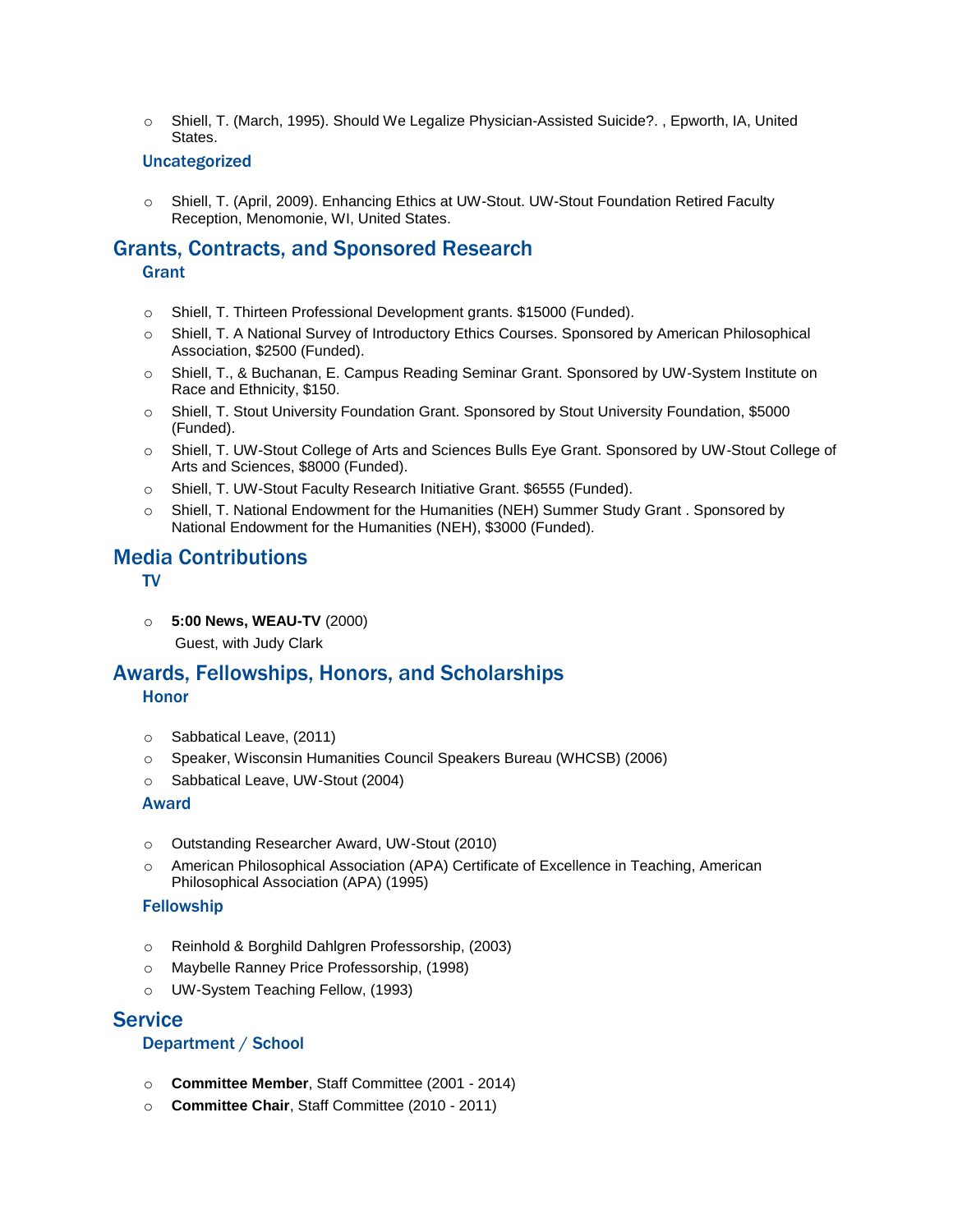- o **Committee Member**, Promotion Committee (2006 2011)
- o **Committee Chair**, Promotion Committee (2009)
- o **Committee Chair**, Staff Committee (2008 2009)
- o **Committee Chair**, Ad Hoc Committee on Department Definition of Research (2008)
- o **Committee Chair**, Hiring Committee (2007)
- o Recording Secretary (2006 2007)
- o **Committee Member**, Hiring Committee (2000 2007)
- o **Committee Chair**, Promotion Committee (2006)
- o **Committee Member**, Curriculum Committee (1992 2006)
- o **Committee Chair**, Ad Hoc Committee on Departmental Relations (2004)
- o Wrote by-law change to Duties of Minors Advisor (2003)
- o **Committee Member**, Staff Committee (1995 1999)
- o **Committee Member**, Hiring Committee (1996)
- o Recording Secretary (1993 1994)
- o Wrote Mission Statement and program goals for Philosophy (1993)

## **University**

#### *UW Stout*

- **ex officio member**, General Education Committee (2013 Present)
- **Committee Member**, First Amendment Protocol Committee (2011 Present)
- **Associate Director**, UW-Stout Center for Applied Ethics (January 2011 Present)
- Professional Communication and Emerging Media Program Committee (2000 Present)
- **Committee Member**, Personnel Policies Committee (2013 2016)
- **Committee Member**, Termination of Employment Committee (2010 2016)
- **Committee Chair**, PPC Sub-committee on Promotion Items (2014)
- **Committee Chair**, Termination of Employment Committee, Zimmerman panel (2014)
- **Committee Chair, Personnel Policies Committee (2013 2014)**
- **Committee Chair**, PPC Sub-committee on Collegiality Policy (2013 2014)
- **Committee Member**, Positive Action, Ethics and Competition Review Committee (2012 2014)
- **Committee Member**, Faculty Senate Ad Hoc Committee regarding Social Media Use in the Classroom (2013)
- **Committee Chair**, All-University Full Professor Promotion Committee (2012 2013)
- **Small Group Facilitator, Annual Engagement Sessions (2011 2013)**
- **Reviewer**, student submission to Journal of Student Research (2012)
- **Committee Chair**, Personnel Policies Committee Taskforce on FAQ Promotion Document (2011)
- Committee Chair, Personnel Policies Committee (2010 2011)
- **Committee Member**, Personnel Policies Committee (2008 2011)
- **Committee Member, Positive Action Committee (2008 2011)**
- Advisor, Technical Communication Program (2004 2011)
- **Committee Chair, PPC Sub-committee on Promotion and Tenure (2010)**
- **Vice-Chair**, Personnel Policies Committee (2009 2010)
- **Committee Member**, Professional Development Grant Review Committee (2009 2010)
- **Director**, UW-Stout Center for Applied Ethics (January 2009 December 2010)
- **Advisor**, Zen Living (2008 2010)
- **Committee Chair**, PPC Sub-committee on Policy for Faculty Role in Administrative Hires (2009)
- **Vice-Chair**, All-University Full Professor Promotion Committee (2008 2009)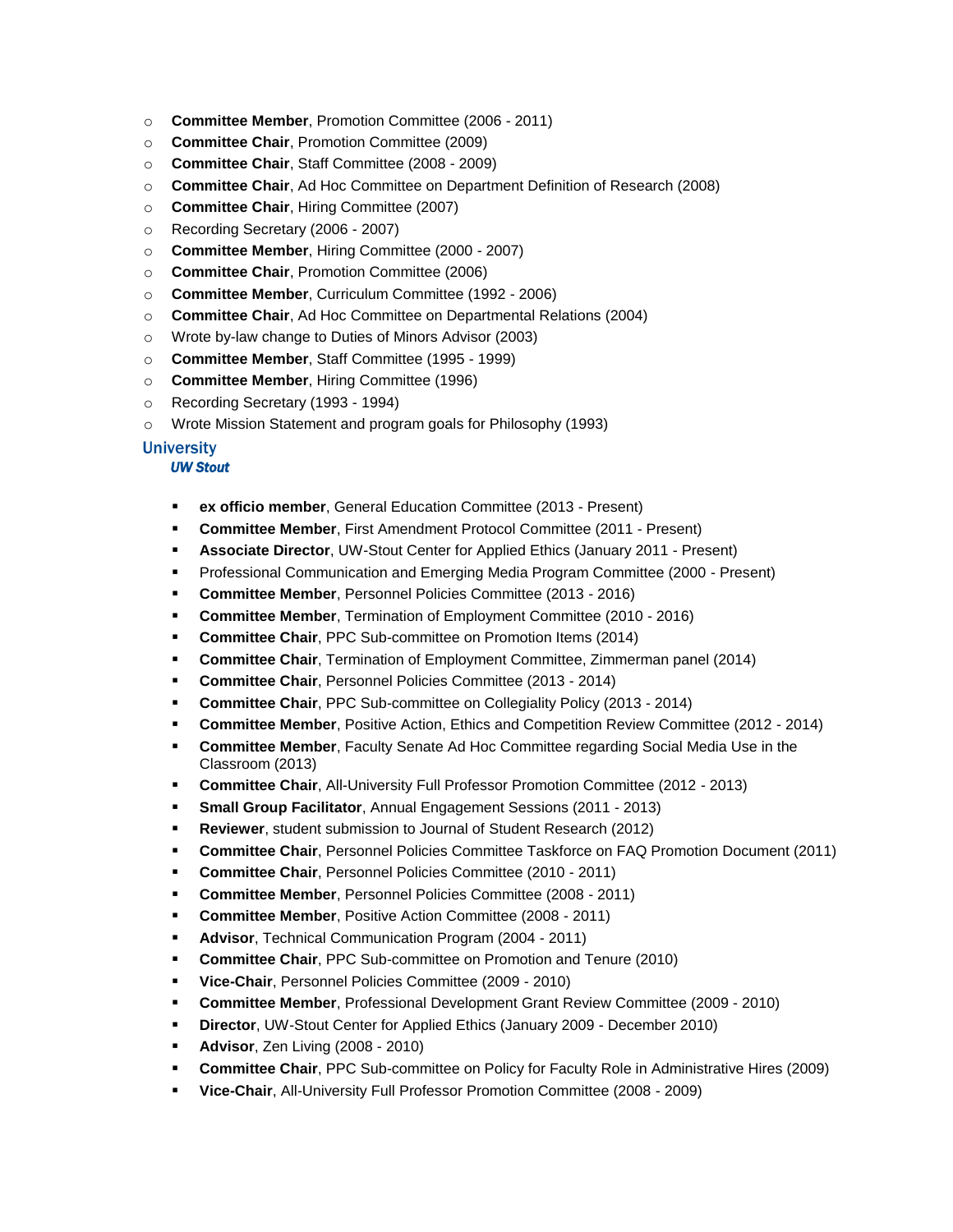- **Committee Member**, Ethics Center Development Committee (2008)
- **Committee Member, Termination of Employment Committee (2006 2008)**
- **Committee Member, Ethics Center Proposal Committee (2007)**
- Interim Philosophy Minors Advisor (2006 2007)
- **Committee Member**, Writing Relays Program Committee (2005 2007)
- **Committee Member, Outreach Marketing Advisory Council (2001 2003)**
- **Director**, UW-Stout Center for Ethics (1999 2003)
- **Advisor**, Undeclared Majors (1993 2003)
- **Discussion Leader**, Fall Colloquium on Jared Diamond's Guns, Germs and Steel, University Honors Program (November 2003)
- **Committee Member**, College of Arts and Science Promotion Committee (2000 2002)
- **Committee Member**, General Education Humanities and Arts Assessment Committee (1997 2002)
- **Discussion Leader**, Fall Colloquium on Karen Armstrong, A History of God, University Honors Program (October 2002)
- **Committee Chair**, College of Arts and Science Promotion Committee (2001)
- **Committee Member, Named Professorship Committee (2001)**
- **Discussion Leader**, Fall Colloquium on Plato's Symposium, University Honors Program (October 2001)
- **Committee Member**, Ad Hoc Committee for UW-Stout "Celebrate Teaching Day" (2000)
- **Committee Member**, General Education Committee (1998 2000)
- **Committee Member, Positive Action Committee (1998 2000)**
- **EXECOMMITTEE Member, College of Arts and Sciences Representative, Faculty Senate Executive** Committee (1997 - 1998)
- **Committee Member, Faculty Senate (1995 1998)**
- **Judge**, Judge for Non-fiction entries to Prometheus: A Student Creative Arts Journal (1994 1998)
- **Committee Member, College of Arts and Science Promotion Committee (1997)**
- **Vice-Chair**, Curriculum and Instruction Committee (1996 1997)
- **Committee Member**, Curriculum and Instruction Committee (1995 1997)
- **Committee Member**, Honors and Memorials Committee (1994 1997)
- **EXECT And Service Facilitator**, All University Communication Audit Assembly (May 1997)
- **Facilitator**, New Student Academic Workshops (1994 1996)
- **Committee Member**, UTIG Campus Grant Screening Committee (1993 1995)
- **Facilitator**, "CD Squared," a semester series of workshops on values for freshmen (1993)
- **Committee Member**, Ethical Development Grant Implementation Group (1992 1993)

## **Professional**

- o **Member**, APA Committee for the Defense of the Professional Rights of Philosophers (2013 2016)
- o **Judge**, Dalton Institute Dissertation of the Year Award (2013 2014)
- o **Paper Submission Reviewer**, Wisconsin Philosophical Association Annual Meeting (April 2013)
- o **Session Chair**, APA Central Division Annual Meeting (February 2013)
- o **Member**, APA Committee for the Defense of the Professional Rights of Philosophers (2009 2012)
- o **Session Chair**, Minnesota Philosophical Society Meeting, St. Catherine University (October 2012)
- o **Session Chair**, APA Central Division Meeting (March 2011)
- o **Commentator**, Minnesota Philosophical Society Annual Meeting, Normandale Community College (November 2010)